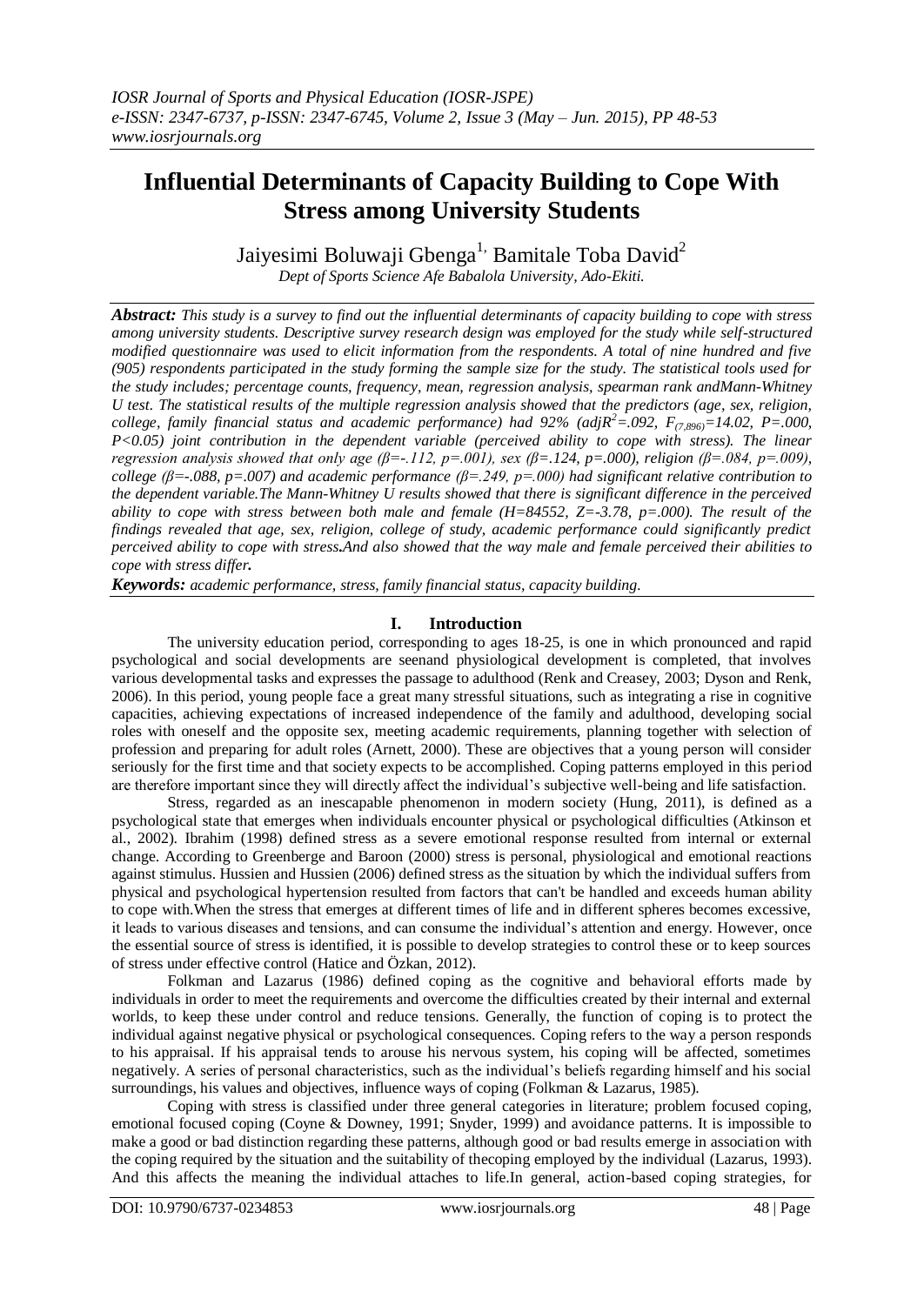example exercise emotion-based strategies; distraction and social strategies, such as support from friends, family etc. are good coping skills to have (Weidner et al., 1996). Apart from the direct active coping strategies there are also the indirect active coping strategies, that university students can adopt in an attempt to reduce their stress by releasing it or engaging in activities known to reduce stress. Those strategies do not, however, attempt to change the source of the stress (Cosden et al., 1997).

It has been suggested that some individual differences among university students can produce differential responses to stressors and the coping mechanisms employed. Older students, final-year students, female students, and students living alone have been found to have more problems than younger ones, those in lower years in their program, male students, and those living with others, respectively (Bjorksten, Sutherland, Millerand Stewart, 1983). Stressful reactions can include emotional or psychological responses such as hostility, anger, anxiety disorders, and depression (Lazarus and Folkman, 1984), (Gullette et al, 1997); physical problems such as headaches, fatigue, sleep difficulties, and gastric disorders; behavioral and cognitive problems resulting, for instance, in impaired job or academic performance; substance use; (Rivkin & Taylor, 1999) and social problems, such as discord in interpersonal relationships and social withdrawal.

Coping mechanisms are seen as adaptive when they act to reduce stress and promote long-term benefits. Everley and Lating(2002) identified that maladaptive coping may reduce the level of stress in the short term (e.g. through the use of alcohol or drugs, or through withdrawal from social interaction) but threaten physical and psychological health in the long term. Effective coping is likely to reduce the level of stress experienced, while ineffective coping is associated with higher levels of stress.Individual factors also influence the way a person copes with stressors, including his or her health and energy level, problem-solving skills, social skills, social support, intelligence, education, material resources needed for taking action, and thinking style.

#### **II. Materials and Methods**

#### **Participants**

A total of 905 students of Afe Babalola University were randomly selected from four colleges and participated in the study.The study involved 354 (39.2%) male, and 550 (60.8%) female students in proportion of 170 (18.8%) from college of law, 258 (28.5%) from college of medicine and health sciences, 320 (35.4%) from college of social and management sciences and 156 (17.3%) from college of sciences respectively.

#### **Procedure**

The purpose of the study was to find out the influential determinants of university students' capacity building to cope with stress. Descriptive survey research design was adopted for the study. The population comprised the undergraduate students of Afe Babalola University, Ado Ekiti. Proportionate and simple random sampling techniques were used to select the respondents for the study. A total of nine hundred and five (905) respondents made up of male and female undergraduate students were used for the study. A modified questionnaire was used to collect information on the influence of academic pursuits and financial constraints in the management of stress among the undergraduate students. The instrument was validated through construct and content validity. Reliability of the instrument  $(r=0.67)$  was done through Chronbach Alpha.

Descriptive statistics of frequency and percent countswere used to summarize the data collected. Regression analysis, Spearman rank and Mann-Whitney U tests were used to test the level of significance of the questions on the influential determinants of university students' capacity building to cope with stress. The significance level was set at 0.05 alpha level.

| Age   |              |           |         |                  |                           |  |  |  |
|-------|--------------|-----------|---------|------------------|---------------------------|--|--|--|
|       |              | Frequency | Percent | Valid<br>Percent | <b>Cumulative Percent</b> |  |  |  |
| Valid | $13-15$      |           | .3      | .3               | د.                        |  |  |  |
|       | $16-18$      | 471       | 52.1    | 52.1             | 52.4                      |  |  |  |
|       | 19-21        | 392       | 43.4    | 43.4             | 95.8                      |  |  |  |
|       | 22 and above | 38        | 4.2     | 4.2              | 100.0                     |  |  |  |
|       | Total        | 904       | 100.0   | 100.0            |                           |  |  |  |

**III. Results Table 1: Frequency Distribution Of Respondents By Age**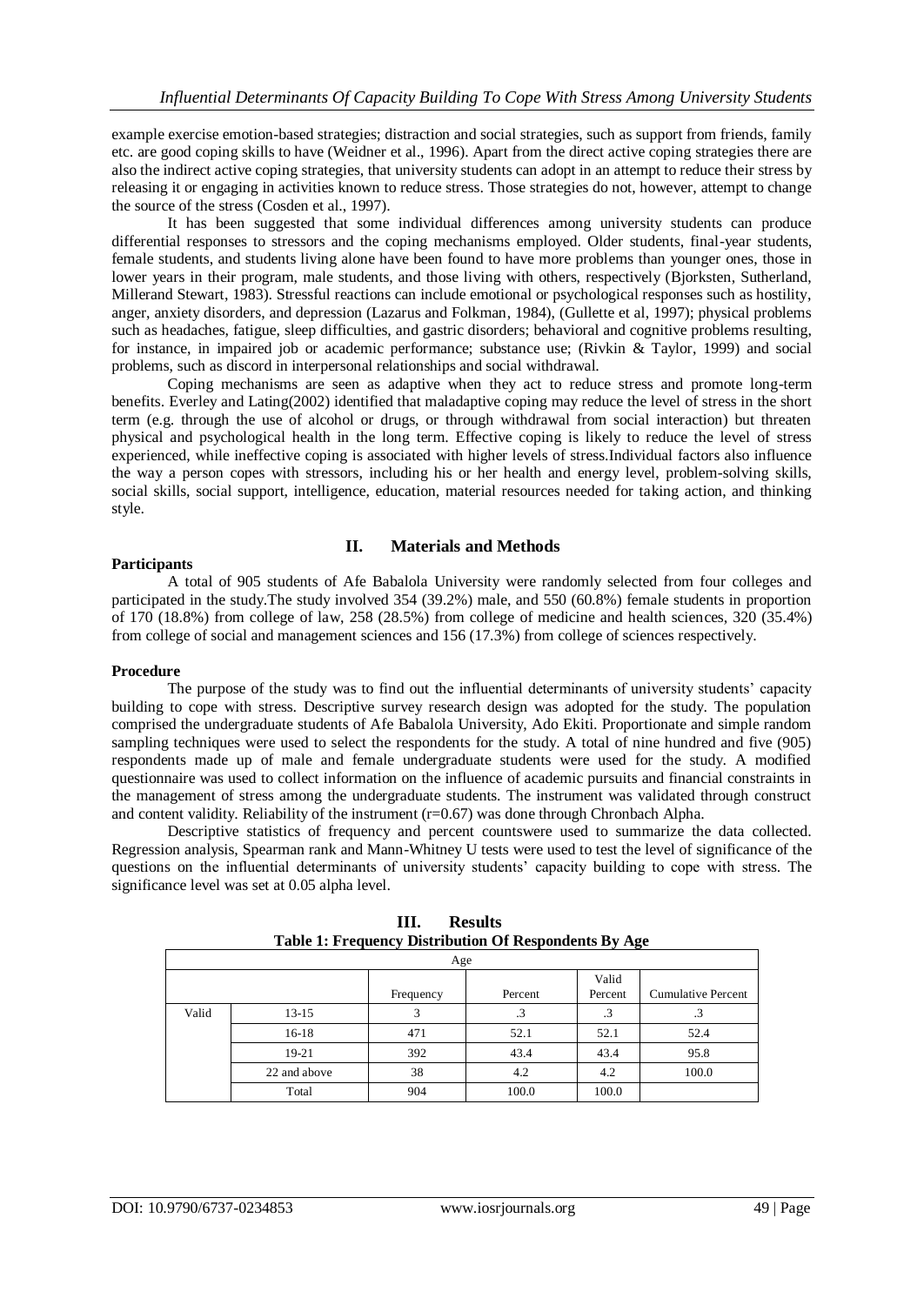|       | Sex    |           |               |                           |       |  |  |  |  |  |
|-------|--------|-----------|---------------|---------------------------|-------|--|--|--|--|--|
|       |        | Frequency | Valid Percent | <b>Cumulative Percent</b> |       |  |  |  |  |  |
| Valid | male   | 354       | 39.2          | 39.2                      | 39.2  |  |  |  |  |  |
|       | female | 550       | 60.8          | 60.8                      | 100.0 |  |  |  |  |  |
|       | Total  | 9041      | 100.0         | 100.0                     |       |  |  |  |  |  |

### **Table 2: Frequency Distribution Of Respondents By Sex**

## **Table : Frequency Distribution Of Respondents By Religion**

|       | religion     |           |         |               |                           |  |  |  |  |
|-------|--------------|-----------|---------|---------------|---------------------------|--|--|--|--|
|       |              | Frequency | Percent | Valid Percent | <b>Cumulative Percent</b> |  |  |  |  |
| Valid | christianity | 770       | 85.2    | 85.2          | 85.2                      |  |  |  |  |
|       | islam        | 1241      | 13.7    | 13.7          | 98.9                      |  |  |  |  |
|       | others       | 10        | 1.1     | 1.1           | 100.0                     |  |  |  |  |
|       | Total        | 904       | 100.0   | 100.0         |                           |  |  |  |  |

#### **Table 4: Frequency Distribution Of Respondents By College**

|       | college                        |           |         |               |                           |  |  |  |  |  |  |
|-------|--------------------------------|-----------|---------|---------------|---------------------------|--|--|--|--|--|--|
|       |                                | Frequency | Percent | Valid Percent | <b>Cumulative Percent</b> |  |  |  |  |  |  |
| Valid | law                            | 170       | 18.8    | 18.8          | 18.8                      |  |  |  |  |  |  |
|       | medicine and health sciences   | 258       | 28.5    | 28.5          | 47.3                      |  |  |  |  |  |  |
|       | social and management sciences | 320       | 35.4    | 35.4          | 82.7                      |  |  |  |  |  |  |
|       | sciences                       | 156       | 17.3    | 17.3          | 100.0                     |  |  |  |  |  |  |
|       | Total                          | 904       | 100.0   | 100.0         |                           |  |  |  |  |  |  |

#### **Table 5: Frequency Distribution Of Respondents By Family Financial Status**

|       | family financial status |           |         |               |                           |  |  |  |
|-------|-------------------------|-----------|---------|---------------|---------------------------|--|--|--|
|       |                         | Frequency | Percent | Valid Percent | <b>Cumulative Percent</b> |  |  |  |
| Valid | high                    | 326       | 36.1    | 36.1          | 36.1                      |  |  |  |
|       | middle                  | 556       | 61.5    | 61.5          | 97.6                      |  |  |  |
|       | low                     | 22        | 2.4     | 2.4           | 100.0                     |  |  |  |
|       | Total                   | 904       | 100.0   | 100.0         |                           |  |  |  |

#### **Table 6: Frequency Distribution Of Respondents By Academic Performance**

|       | Perceived academic performance |           |         |               |                           |
|-------|--------------------------------|-----------|---------|---------------|---------------------------|
|       |                                | Frequency | Percent | Valid Percent | <b>Cumulative Percent</b> |
| Valid | excellent                      | 214       | 23.7    | 23.7          | 23.7                      |
|       | very good                      | 528       | 58.4    | 58.4          | 82.1                      |
|       | good                           | 138       | 15.3    | 15.3          | 97.3                      |
|       | fair                           | 24        | 2.7     | 2.7           | 100.0                     |
|       | Total                          | 904       | 100.0   | 100.0         |                           |

#### **Table 7: Frequency Distribution Of Respondents By Perceived Ability To Cope With Stress**

| perceived ability to cope with stress |        |           |         |               |                           |  |  |  |
|---------------------------------------|--------|-----------|---------|---------------|---------------------------|--|--|--|
|                                       |        | Frequency | Percent | Valid Percent | <b>Cumulative Percent</b> |  |  |  |
| Valid                                 | high   | 272       | 30.1    | 30.1          | 30.1                      |  |  |  |
|                                       | middle | 518       | 57.3    | 57.3          | 87.4                      |  |  |  |
|                                       | low    | 14        | 12.6    | 12.6          | 100.0                     |  |  |  |
|                                       | Total  | 904       | 100.0   | 100.0         |                           |  |  |  |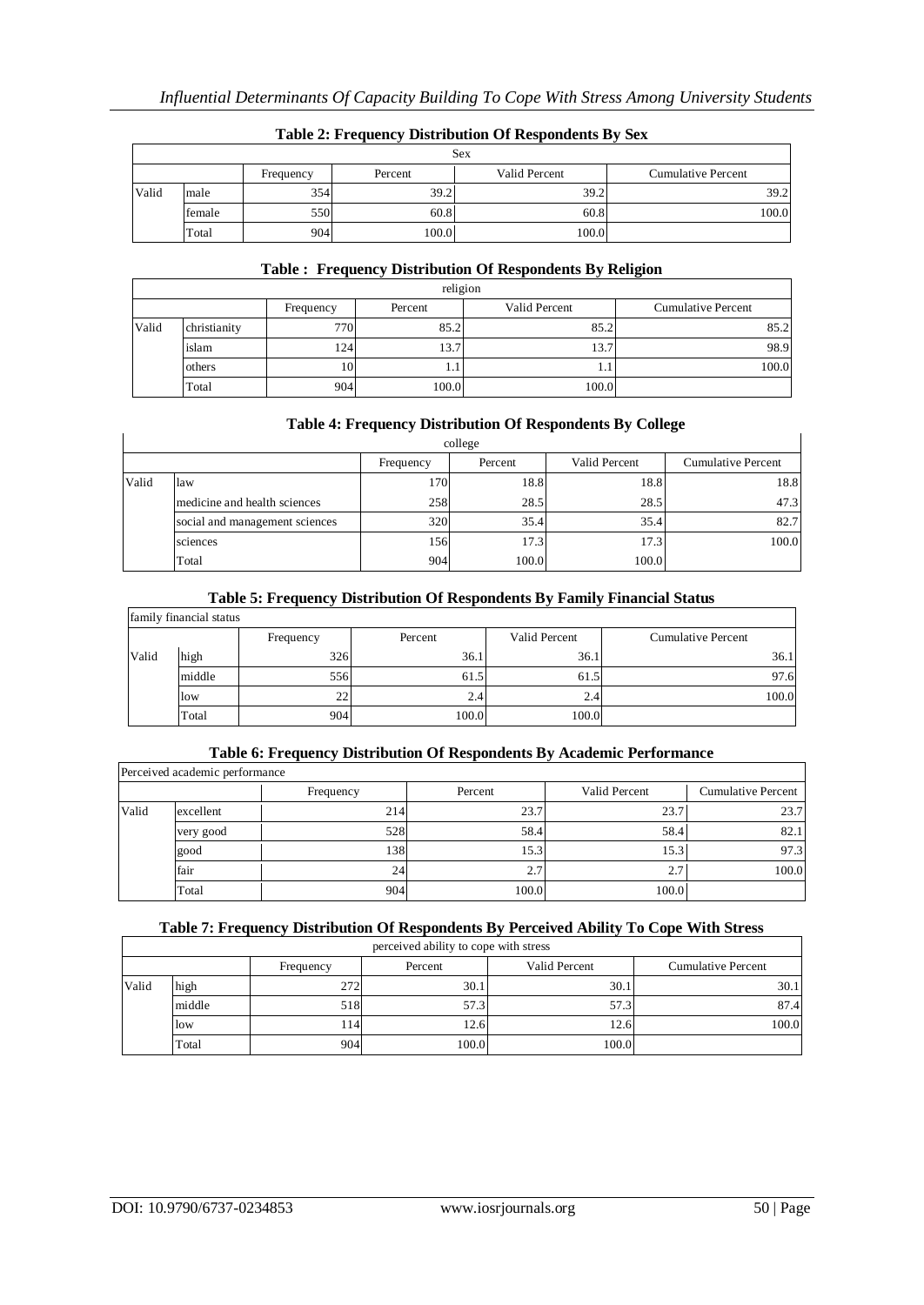|       |                         |         | <b>Unstandardized Coefficients</b> | Standardized<br>Coefficients |          |      |
|-------|-------------------------|---------|------------------------------------|------------------------------|----------|------|
| Model |                         | B       | Std. Error                         | Beta                         |          | Sig. |
|       | (Constant)              | 1.350   | .164                               |                              | 8.240    | .000 |
|       | Age                     | $-.121$ | .036                               | $-112$                       | $-3.370$ | .001 |
|       | sex                     | .161    | .043                               | .124                         | 3.755    | .000 |
|       | religion                | .134    | .052                               | .084                         | 2.599    | .009 |
|       | college                 | $-.043$ | .016                               | $-0.088$                     | $-2.682$ | .007 |
|       | family financial status | .030    | .039                               | .025                         | .769     | .442 |
|       | academic performance    | .223    | .029                               | .249                         | 7.670    | .000 |

## **Table 8: Frequency Distribution Of Respondents By Perceived Ability To Cope With Stress**

Model Summary Model R R Square Adjusted R Square Std. Error of the Estimate  $.314^{a}$ .099 .092 .600 a. Predictors: (Constant), academic performance, Age, college, family financial status, religion, department, sex

 $ANOVA<sup>b</sup>$ Model Sum of Squares df Mean Square F Sig. 1 Regression 35.380 7 5.054 14.021 .000<sup>a</sup> Residual 323.005 896 .360 Total 358.385 903 a. Predictors: (Constant), academic performance, Age, college, family financial status, religion, department, sex

b. Dependent Variable: perceived ability to cope with stress

#### **Table 9: Frequency Distribution Of Respondents By Perceived Ability To Cope With Stress**

| $10000$ ), $11000000$ $1000000$ $100000$ $100000$ $10000$ $100000$ |            |                       |          |                  |                  | $100000$ $(11010000)$ |                   |
|--------------------------------------------------------------------|------------|-----------------------|----------|------------------|------------------|-----------------------|-------------------|
|                                                                    | sex        | Age                   | religion | college          | family financial | academic              | perceived ability |
|                                                                    |            |                       |          |                  | status           | performance           | to cope with      |
|                                                                    |            |                       |          |                  |                  |                       | stress            |
| sex                                                                | 1.000      |                       |          |                  |                  |                       |                   |
| Age                                                                | $-246$ **  | 1.000                 |          |                  |                  |                       |                   |
| religion                                                           | $-0.087$   | $.147**$              | 1.000    |                  |                  |                       |                   |
| college                                                            | .015       | $-0.006$              | .050     | 1.000            |                  |                       |                   |
| family financial status                                            | .043       | $-0.042$              | .003     | $-0.016$         | 1.000            |                       |                   |
| academic performance                                               | $-.121$ ** | .036                  | $.079*$  | $.070^{\degree}$ | $.115$ **        | 1.000                 |                   |
| perceived ability to cope                                          | $.126$ **  | $-.127$ <sup>**</sup> | .046     | $-.050$          | .045             | $.207**$              | 1.000             |
| with stress                                                        |            |                       |          |                  |                  |                       |                   |

## **IV. Discussion**

Table 1 showed that 52.1% of the respondents for the study fell into the age category of 16-18years and 43.4% belonged to the age category of 19-21years, forming the 92.8% of the total respondents for the study sample size. This is to show that students in the modern day university are of the average age, ranging from 16- 21years. This is in agreement with Renk and Creasy (2003) and Dyson and Renk (2006) that the corresponding age of university education period is 18-25years. Table 2 showed that 60.8% of the respondents that participated in the study were female and male counterparts formed 39.2%. Table 3 showed that 85.2% of the respondents belonged to Christianity religion. Table 4 revealed that 18.8% of the respondents were from the college of law, 28.5% were from the college of medicine and health sciences, 35.4% were from the college of social and management sciences and 17.3% from were from the college of sciences.

Table 5on the frequency distribution of respondents by family financial status showed that 36.1% of the respondents are from high class, 61.5% are from middle class while 2.4% are from low class. This study revealed that private universities are not only attended by the children of the wealthy class of the society. The unstable academic calendar of the public higher institution of learning is major factor responsible for publicprivate migration of young secondary school leavers. Willingness of private individuals to invest in state of the art infrastructurefor quality university education is another factor motivating parents from middle class of the society to divert their income into stable and quality control private university education. Table 6 revealed the perceived academic performance of the respondents. Most of the respondents (58.4%) perceived that they have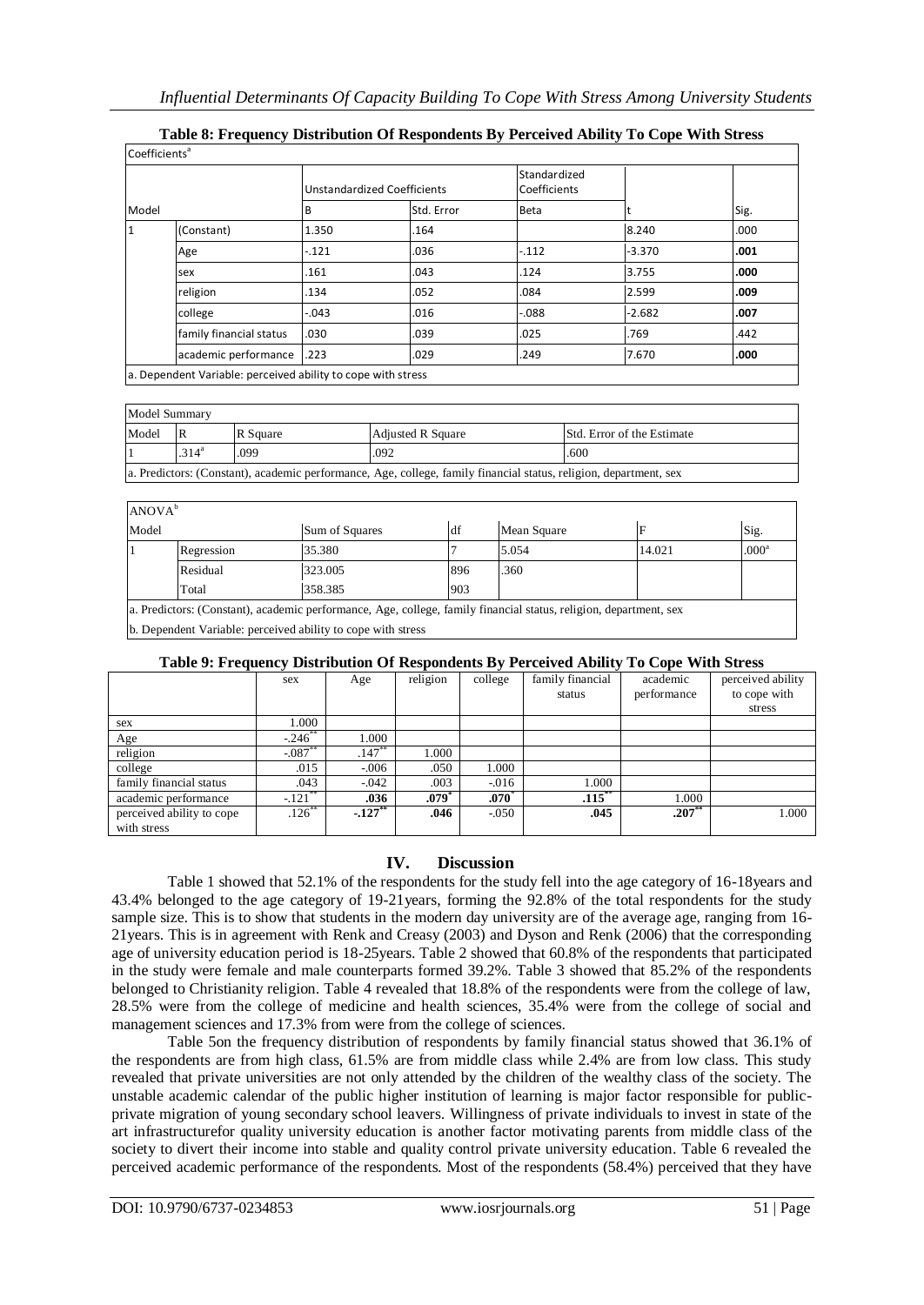very good performance and 2.7% perceived they are fair academically. Table 7 showed that 30.1% of the respondents had high perceived ability to cope with stress, 57.3% had average ability while 12.6% had low ability.

Table 8 showed the regression analysis of the study. Age, sex, religion, college, family financial status and academic performance were considered as predictors while perceived ability to cope with stress were the dependent variable. In linear regression, age ( $\beta$ =-.112, p=.001), sex ( $\beta$ =.124, p=.000), religion ( $\beta$ =.084, p=.009), college (β=-.088, p=.007) and academic performance (β=.249, p=.000) had significant relative contribution to the dependent variable while family financial status was not significant  $(\beta = .025, p = .442)$ . In multiple regression, the predictors jointly contributed 92% (adj $R^2 = .092$ ,  $F_{(7,896)} = 14.02$ ,  $P = .000$ ,  $P < 0.05$ ) to the dependent variable.

Table 9 showed the Spearman Rank correlation coefficient of sex, age, religion, college, family financial status, academic performance and perceived ability to cope with stress. The following variables were correlated with perceived ability to cope with stress:  $Age(r=.127)$  negative perfect correlation, sex (.126) positive perfect correlation, religion(.046) positive moderate correlation, college (-.05) negative moderate correlation, family financial (.045) status positive moderate correlation, academic performance (.207) perfect positive correlation. This study corroborated with the study of Hamaideh (2011) which indicated that the highest group of stressors experienced by students was self-imposed stressors followed by pressure. Cognitive responses were found to be the highest responses to stressors experienced by students.

The Mann-Whitney U results showed there is significant difference in the perceived ability to cope with stress between both male and female (H=84552, Z=-3.78, p=.000). This study is in agreement with Dwyer & Cummings (2001) who reported that female students used social support more than males in coping with stress. Dyson & Renk(2006) in a study reported that male and female gender role was a significant predictor for problem focused coping and that female gender role was a predictor for emotional based coping. Matud (2004) also emphasized that the gender factor is correlated with both gender components in the process from perception of stress to the reactions displayed to it.Tajularipin, Vizata and Saifuddin (2009) in their study found that 29% of the students experienced medium stress, and that there is a significant difference in the level of stress attributed to gender.

### **V. Conclusion**

It is therefore concluded that age, sex, religion, college of study and academic performance could play a significant role in the capacity building of university students in coping with stress generally. Stress is everyday affair and the need for increased capacity and self-perception to cope with attending stress is paramount. The also revealed that male and female perceived ability to cope with stress differ therefore there is need to consider gender predispositions to stress in the university curriculum.

## **VI. Recommendation**

Based on the findings of the study the following were recommended:

- 1. Measures should be designed and incorporated into the university systemic policies to help students cope with stress;
- 2. Survey should be carried out annually to monitor the stress level of the students and university staff to prevent stress related diseases and other comorbid problems;
- 3. If the identified variables could predict stress, then the university managements should pay more attention to these variables to modify, moderate or eliminate them.

#### **Limitations of the study**

One important limitation of this study was used of sample of students, drawn from just one university. This finding cannot be generalized for students in other university degree programs. Repeat of this study with a larger, stratified random sample would expand knowledge of stress among university students.